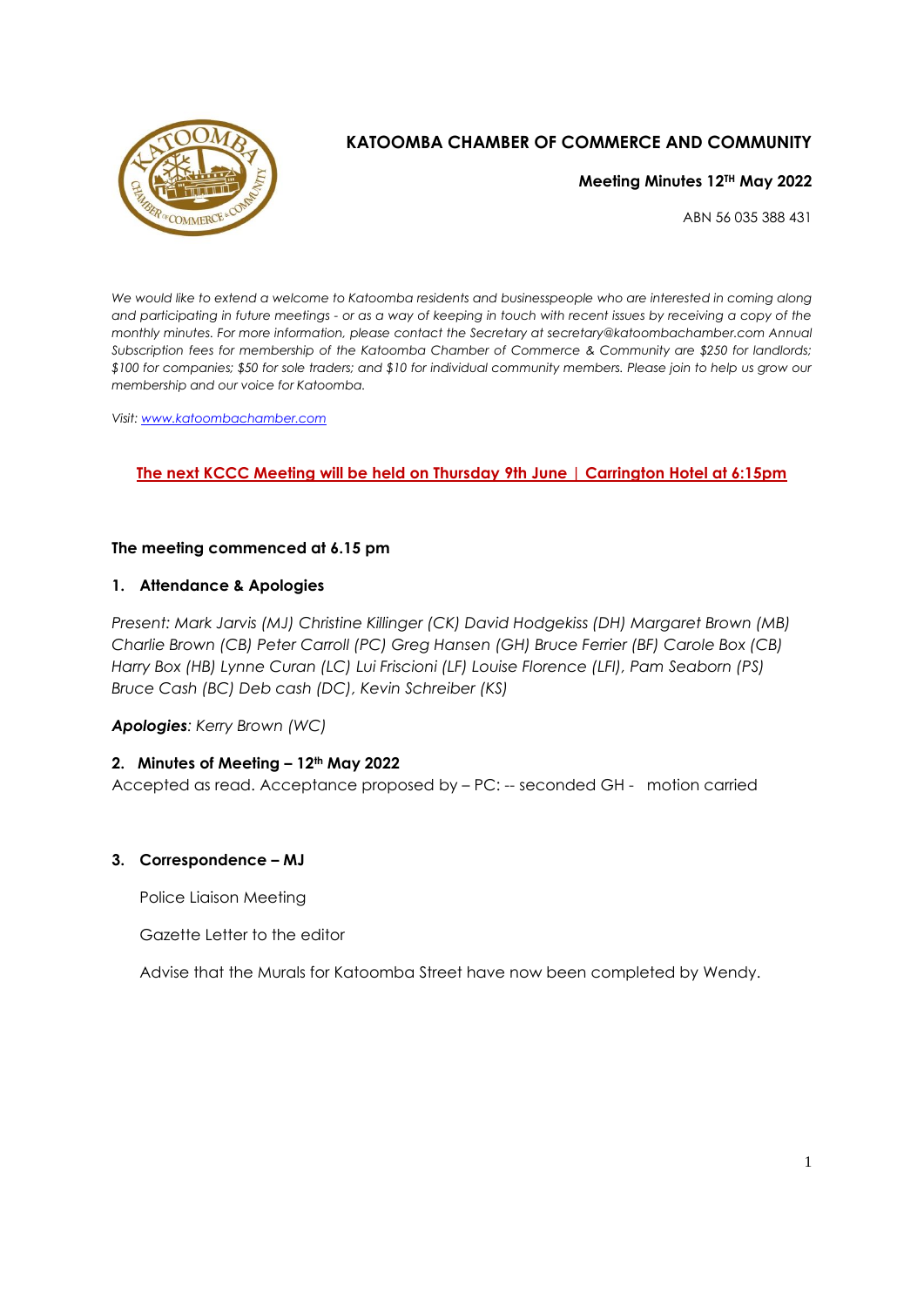## **4. Treasurers Report – DH**

| <b>Opening Balance:</b> (14/04/22)<br>Deposits: |                                   |         | \$25,625.64    |
|-------------------------------------------------|-----------------------------------|---------|----------------|
|                                                 | Members Fee                       | 20.00   |                |
|                                                 | <b>BMCC</b>                       | 1039.00 | 1059.00        |
| Less:                                           |                                   |         |                |
| (payments)                                      |                                   |         |                |
|                                                 | Tara White Web Treeline           | 180.00  |                |
|                                                 | <b>Sundry Expense</b>             | 374.56  |                |
|                                                 |                                   |         | 554.56         |
| Closing Balance 12/05/22                        |                                   |         | \$26,130.08    |
| Net Increase                                    |                                   |         | 504.44<br>\$   |
|                                                 | Term Deposit Account Bendigo Bank |         |                |
| Treeline Lurline Government Grant               |                                   |         | \$1,601,710.00 |

Acceptance proposed DH, seconded BF, motion carried

### **5. Treeline Lurline / Katoomba Master Plan**

MJ detailed how the Treeline Lurline project fits in with the Katoomba Masterplan. A meeting was held with the council's planning department who appeared to be very impressed with the project and how it fitted in with the Katoomba Masterplan

#### **6. Blackheath Tunnel Upgrade**

Motion postponed until next meeting on 9/6/22 as Michael Paag was not in attendance.

#### **7. Highway Upgrade**

Update provided by BF

#### **8. New retail brochure**

The Carrington Hotel is hoping to compete a retail brochure for guests to have retail information on Katoomba.

#### **9. Katoomba Hospital**

MJ provided an update on the status of the hospital upgrade

# **10. Equinox Festival**

Blue mountains tourism has confirmed they will again run the equinox festival in 2023 as there is funding available.